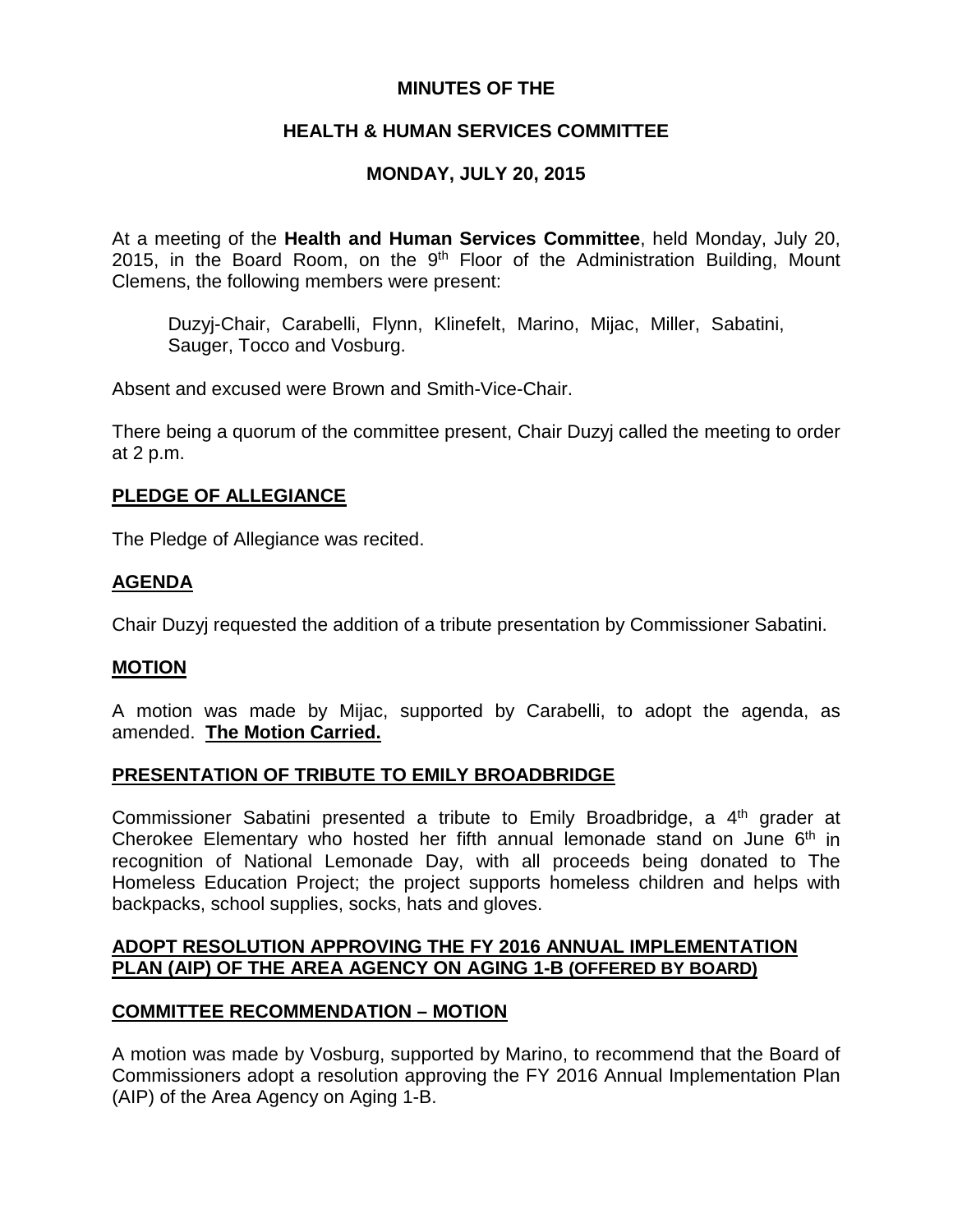Tina Abbate-Marzolf, CEO, gave an overview of the plan; a snapshot was provided showing where the resources are used. She indicated that they are working hard to lessen their reliance on government funds.

Chair Duzyj called for a vote on the motion and **THE MOTION CARRIED.**

# **2014 AREA AGENCY ON AGING 1-B ANNUAL REPORT**

### **MOTION**

A motion was made by Marino, supported by Sabatini, to receive and file the 2014 Area Agency on Aging 1-B Annual Report. **The Motion Carried.**

# **CORRESPONDENCE FROM AREA AGENCY ON AGING 1-B RE: LOCAL MATCH REQUEST FOR 2016 BUDGET**

Tina Abbate-Marzolf stated that a request has been submitted to the Finance Department for a local match of \$55,000 for 2016, which will be used to support their administrative work.

### **MOTION**

A motion was made by Miller, supported by Sauger, to receive and file the correspondence from Area Agency on Aging 1-B regarding their local match request for the 2016 budget. **The Motion Carried.**

# **QUARTERLY REPORT (Q2 2015) FOR VETERANS SERVICES DEPARTMENT**

### **Update on Veterans Affairs Strategic Planning Contract**

Veterans Services Director Laura Rios gave an overview of the quarterly report and updated committee on the Strategic Planning Contract with Altarum Institute.

### **MOTION**

A motion was made by Mijac, supported by Miller, to receive and file the quarterly report for the Veterans Services Department.

The following commissioner spoke: Miller.

Chair Duzyj called for a vote on the quarterly report and **The Motion Carried**.

### **MOTION**

A motion was made by Flynn, supported by Vosburg, to receive and file the update provided on the Veterans Affairs Strategic Planning Contract.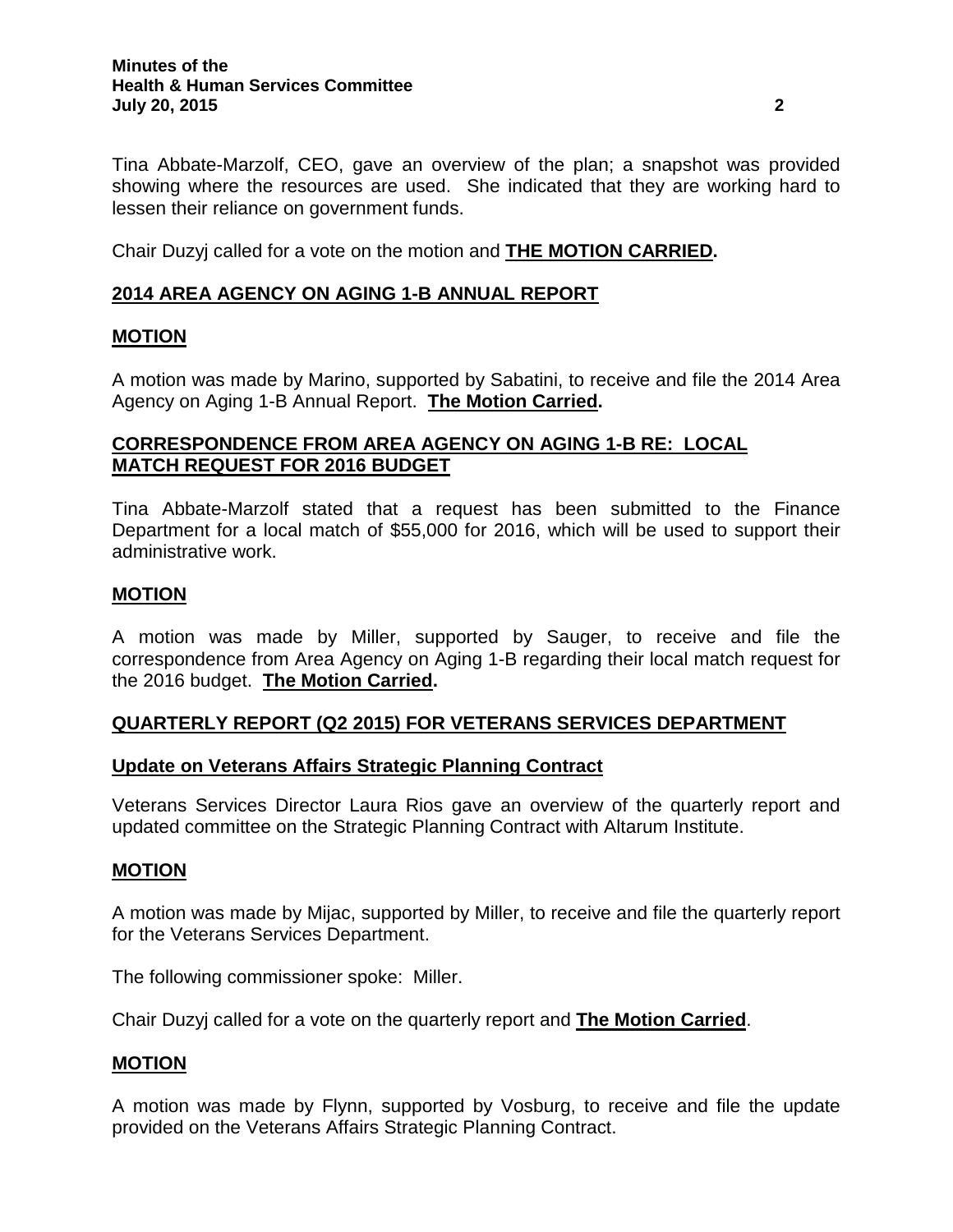The following commissioners spoke: Klinefelt, Flynn and Miller.

Commissioner Klinefelt requested a friendly amendment to approve the contract with Altarum Institute. That was accepted by the maker and supporter.

The motion now reads as follows:

### **MOTION**

A motion was made by Flynn, supported by Vosburg, to forward to the Finance Committee a recommendation to approve a contract with Altarum Institute to conduct long-term strategic planning for the Department of Veterans Affairs in the amount of \$34,308. **The Motion Carried.**

### **SUBSTANTIAL AMENDMENT TO 2013 ANNUAL ACTION PLAN/MCCSA**

Stephanie Burgess, Program Manager of Community Development, overviewed the plan.

The following commissioners spoke: Vosburg, Klinefelt, Carabelli and Miller.

### **MOTION**

A motion was made by Vosburg, supported by Miller, to refer this item to the July 22nd Full Board meeting.

The following commissioners spoke: Tocco, Vosburg, Carabelli, Klinefelt and Sauger.

Commissioners Vosburg and Miller withdrew their referral motion.

### **MOTION**

A motion was made by Tocco, supported by Sauger, to forward to the Finance Committee a recommendation to approve the substantial amendment to the 2013 Annual Action Plan. **The Motion Carried with Klinefelt, Marino and Vosburg voting "No."**

### **BUDGET AMENDMENT/INLAND BEACH MONITORING PROJECT GRANT/HEALTH**

Bill Ridella, Director/Health Officer, gave an overview of the budget amendment.

### **MOTION**

A motion was made by Vosburg, supported by Marino, to forward to the Finance Committee a recommendation to approve an amendment to the Health Grant Calendar Year Fund 220 for funding from the Michigan Department of Environmental Quality (MDEQ) in the amount of \$5,200 for the 2015-2016 Inland Beach Monitoring Project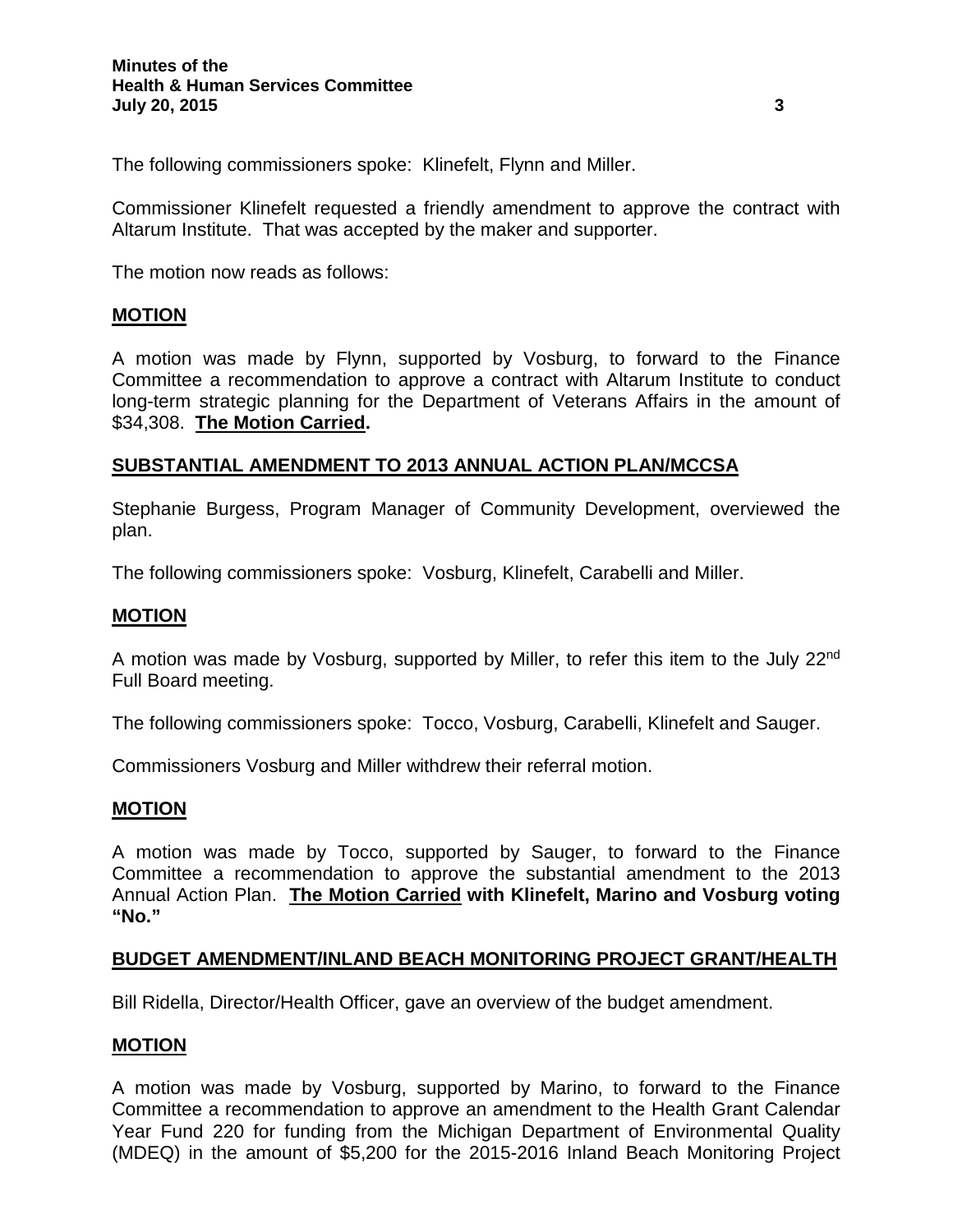Grant; further, this budget action addresses budgetary issues only. It does not constitute the Commission's approval of any County contract. If a contract requires Commission approval under the County's Contracting Policy or the County's Procurement Ordinance, such approval must be sought separately. **The Motion Carried.**

# **DEPARTMENT BUDGET REVIEW – HEALTH & COMMUNITY SERVICES**

Finance Director Steve Smigiel summarized the budget.

Steve Gold, Director of Health & Community Services, outlined some of the current services provided by the various agencies and their goals for 2016.

### **MOTION**

A motion was made by Carabelli, supported by Sauger, to receive and file the budget review for Health and Community Services.

The following commissioners spoke: Vosburg, Miller, Duzyj and Flynn.

Chair Duzyj called for a vote and **The Motion Carried**.

### **DEPARTMENT BUDGET REVIEW – HEALTH DEPARTMENT**

Finance Director Steve Smigiel summarized the budgets for the Health Department, Medical Examiner's Office and Animal Shelter.

Director/Health Officer Bill Ridella spoke about the services that are currently provided by the Health Department and outlined some of their goals for 2016. He also provided an explanation on the additional positions being requested.

### **MOTION**

A motion was made by Mijac, supported by Marino, to receive and file the budget review for the Health Department.

The following commissioners spoke: Miller and Vosburg.

Chair Duzyj called for a vote and **The Motion Carried**.

### **DEPARTMENT BUDGET REVIEW – MEDICAL EXAMINER**

Dr. Spitz reviewed the budget for the Medical Examiner's office. A copy of the Medical Examiner's Annual Report was distributed. He also spoke about the request for an additional position and contractual services provided.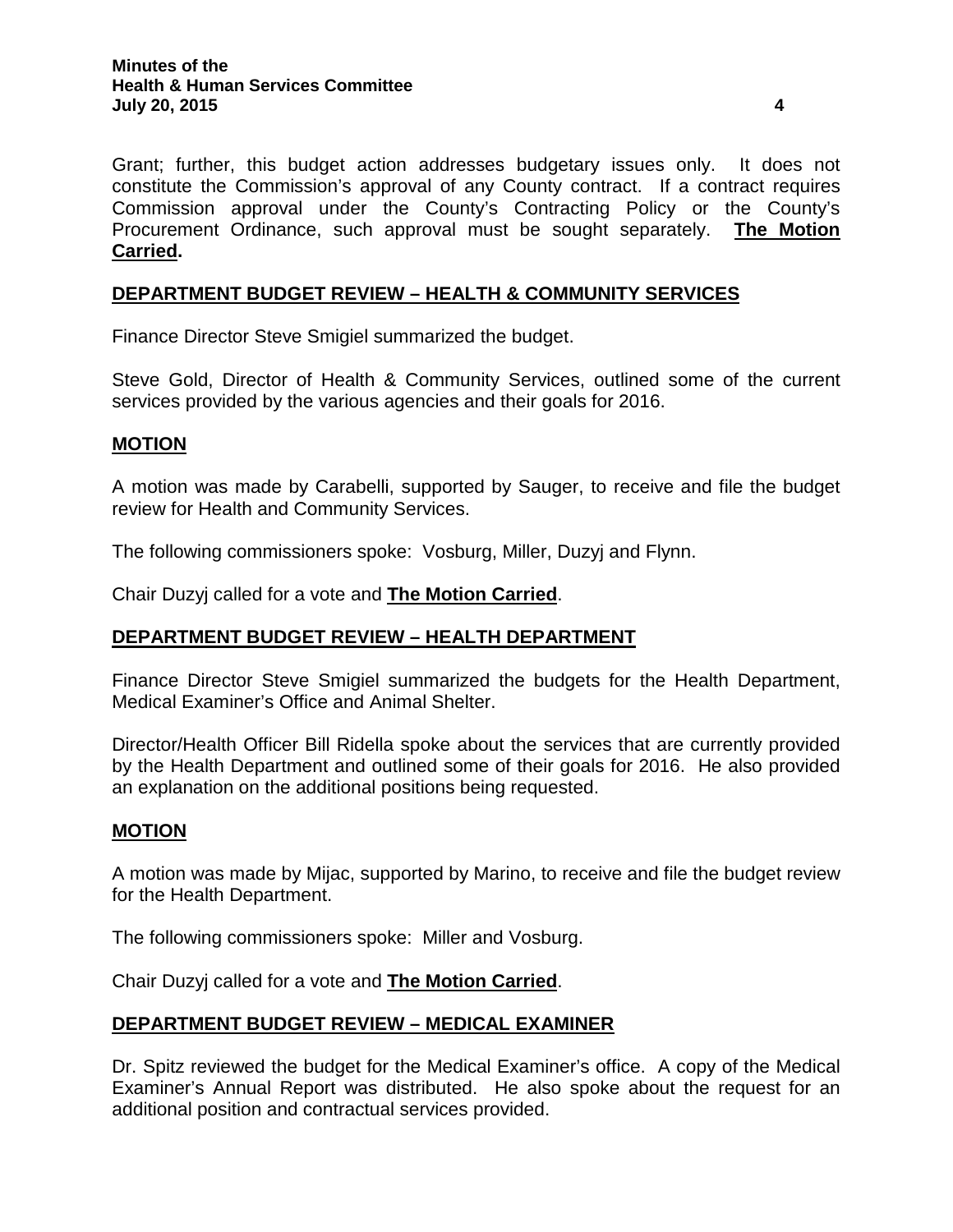### **MOTION**

A motion was made by Vosburg, supported by Sauger, to receive and file the budget review for the Medical Examiner's Office.

The following commissioners spoke: Mijac, Tocco and Sauger.

Chair Duzyj called for a vote and **The Motion Carried**.

# **DEPARTMENT BUDGET REVIEW – ANIMAL SHELTER**

Chief Animal Control Officer Jeff Randazzo gave an overview of the budget, elaborating on the request for two Animal Control Officer positions. He also outlined some of their long-term goals and projects, noting that the Animal Shelter has received non-profit status.

### **MOTION**

A motion was made by Tocco, supported by Sabatini, to receive and file the budget review for the Animal Shelter.

The following commissioners spoke: Vosburg, Flynn, Duzyj and Klinefelt.

Chair Duzyj called for a vote and **The Motion Carried**.

### **ADOPTION OF RESOLUTIONS**

#### **MOTION**

A motion was made by Miller, supported by Marino, to postpone the following resolutions:

- a) Supporting Michigan Senate Bill No. 352, The Caregiver Advice, Record and Enable (CARE) Act **(offered by Duzyj)** and
- b) Supporting the Repeal of Michigan's 2011 Fireworks Law Within House Bills 4725 and 4726 **(offered by Duzyj)**.

### **The Motion Carried.**

### **COMMITTEE RECOMMENDATION – MOTION**

A motion was made by Miller, supported by Klinefelt, to recommend that the Board of Commissioners adopt a resolution opposing the funding cuts to the Prevention and Public Health Fund within House Amendment 525 to House Bill No. 1190 **(offered by Duzyj)**. **THE MOTION CARRIED WITH CARABELLI, MARINO, SABATINI AND VOSBURG VOTING "NO."**